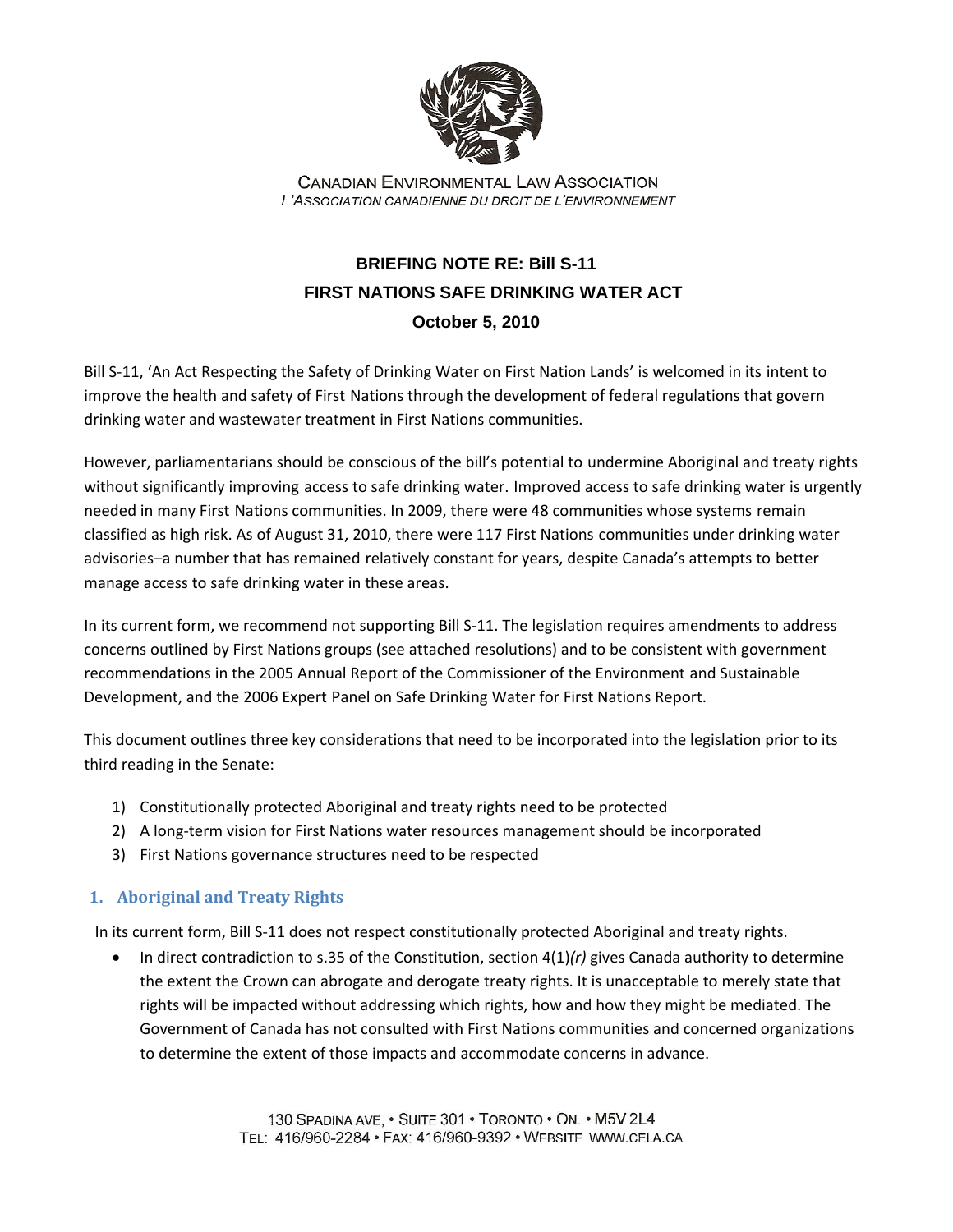• The Crown had not satisfied its duty to consult and accommodate First Nations concerns about this legislation. They have failed to complete an analysis on all three recommendations made by the Expert Panel on Water.

To enact legislation which appears to contemplate and even condone impacts on First Nation's rights without first accommodating the known concerns of First Nations is in direct violation of the government's fiduciary duties and responsibilities, as well as the statements of the Supreme Court of Canada regarding the protections afforded First Nations rights by virtue of Section 35(1) of the Canadian Constitution.

## **2. Vision for Improving Access First Nations Water Resource Management**

Bill S-11 begins to outline a legislative framework for managing drinking water and wastewater on First Nations reserves, but does so without proper consultation on legislative options or an adequate implementation plan. The legislation lacks detail, allocated resources and substance required to improve water resource management on First Nations' lands.

- Section 4(1) *(b)* states that the regulations may "confer any legislative, administrative, judicial or other power on any person or body" to carry out the Bill and regulations passed under it. This creates significant concern over the generic nature of this clause given that the expertise and professional qualification of "any person" is undefined. This represents a significant possible loss of First Nations ability to control and manage their lands and systems without knowing who could take over these powers (i.e., private companies).
- Many of the regulations are over-reaching, establishing unprecedented power of the Crown to have control over First Nations' water resources. Section 3 gives Canada the express authority to make regulations regarding the "provision of drinking of water", a phrase that is too broad to know its intentions (i.e., does this include new authority over land uses on reserves?).
- Bill S-11 enacts an approach that is contrary to the recommendations outlined by the Commissioner of Environment and Sustainable Development and the Expert Panel. These reports both emphasize the need to build the capacity of First Nations (i.e., by providing adequate training, education, and resources for First Nation leaders) to ensure they have financial resources and governance frameworks established for implementation.

## **3. Self Governance**

Bill S-11 retracts from First Nations' right to have a central and meaningful place in the governance of water on reserve lands:

- The Preamble sets out the assumption that First Nations do not have the authority necessary to govern water on reserves, thereby not respecting First Nations governance systems.
- Section 6 states that Bill S-11 and its regulations will "prevail over the land claims agreements or selfgovernment agreements." This could enable the Government of Canada to abrogate and derogate from the terms of modern Treaties and to significantly diminish the powers already being exercised by First Nation water boards and commissions under the terms of such agreements. It could also undermine powers First Nations have had under the *Indian Act* since 1951 and any authority First Nations have over water by the inherent right of self‐government.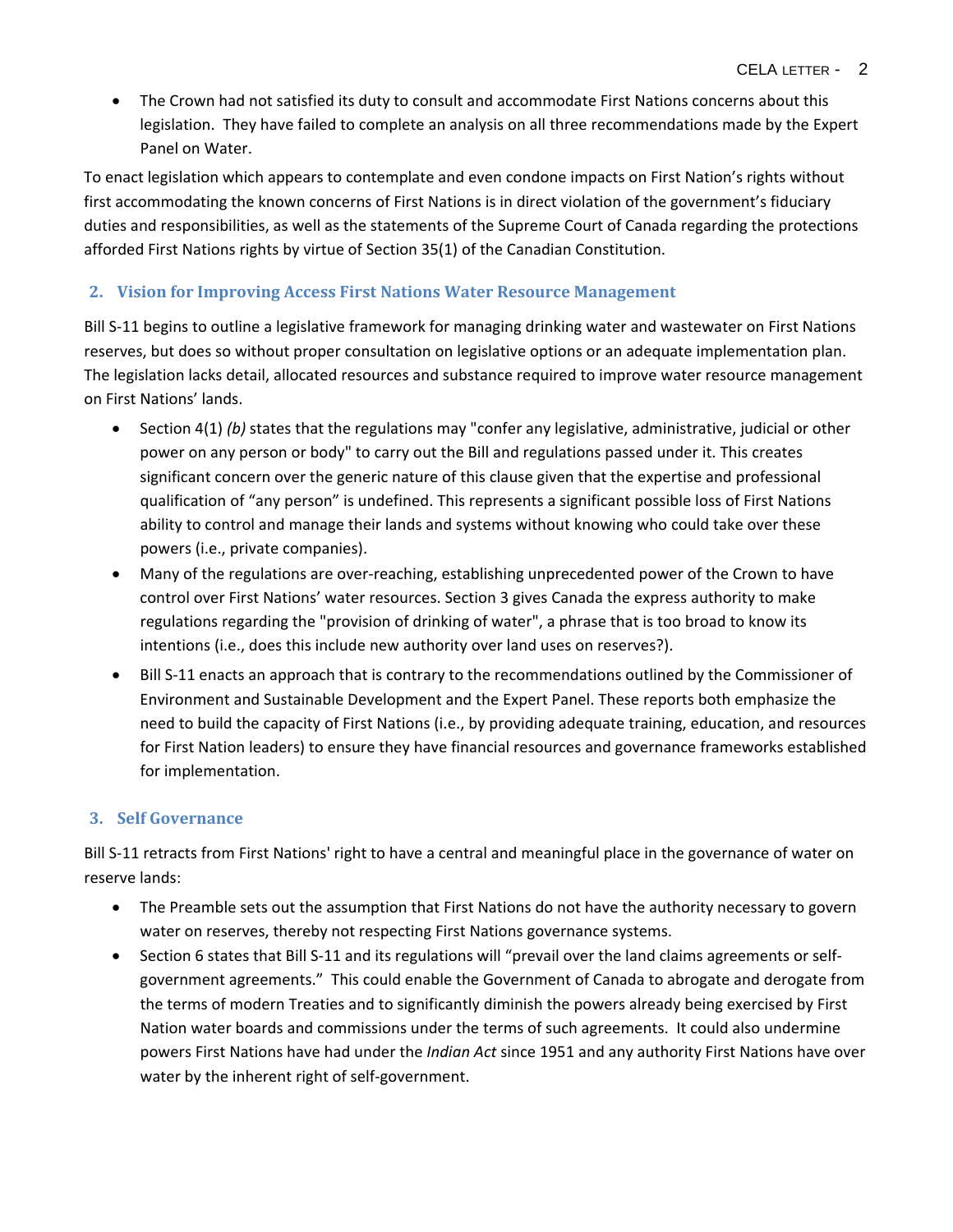## **Attachments**

- Assembly of First Nations resolution 43/2010
- Union of British Columbia Indian Chiefs resolution 2010‐36
- Assembly of Manitoba Chiefs resolution AUG‐08.02
- Chiefs of Ontario resolution 09/19

CELA Publication 753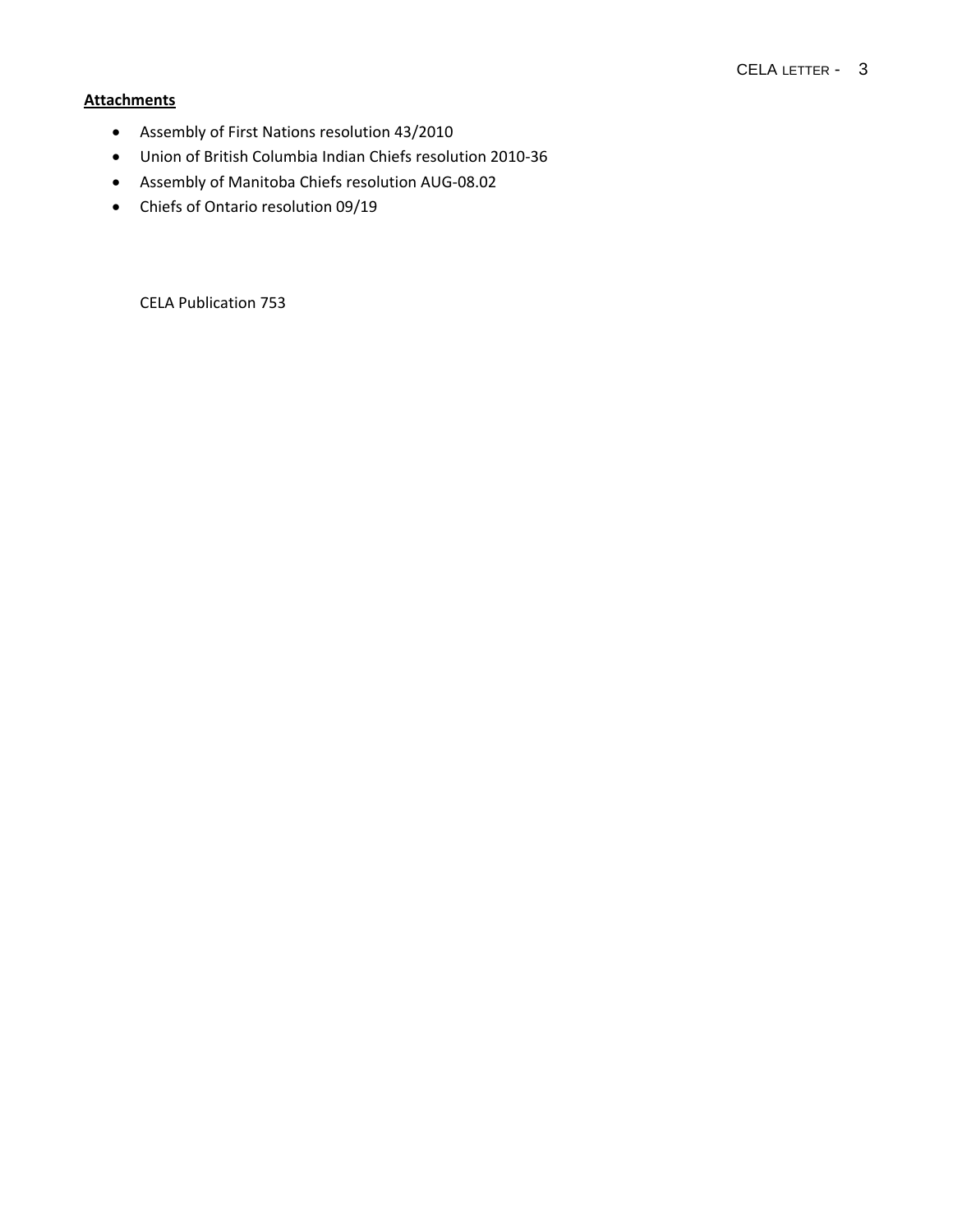## **ANNUAL GENERAL ASSEMBLY JULY 20, 21 & 22, 2010, WINNIPEG, MB Resolution no. 43/2010**

| TITLE:              | Impact Analysis of Proposed Federal Legislation Bill S-11 |
|---------------------|-----------------------------------------------------------|
| SUBJECT:            | Safe Drinking Water                                       |
| MOVED BY:           | Ron Lameman, Proxy, Beaver Lake Cree Nation, AB           |
| <b>SECONDED BY:</b> | Chief R. Don Maracle, Tyendinaga Mohawk Territory, ON     |
| <b>DECISION:</b>    | Carried by Consensus                                      |

## **WHEREAS:**

- **A.** 115 First Nation communities are under Drinking Water Advisories and another 49 have water facilities under high risk.
- **B.** First Nations lack adequate resources for training, operations, and management of their water resources.
- **C.** The regulations contained in proposed Bill S-11 will require significant financial and technical resources to implement for each region.
- **D.** The total cost to implement the regulations is not known.
- **E.** The federal Government has stated they are facing a capital crisis.
- **F.** First Nations are concerned that there will not be adequate resources to support the implementation of the regulations developed under Bill S-11.

**Certified copy of a resolution adopted on the 22nd day of July, 2010 in Winnipeg, Manitoba**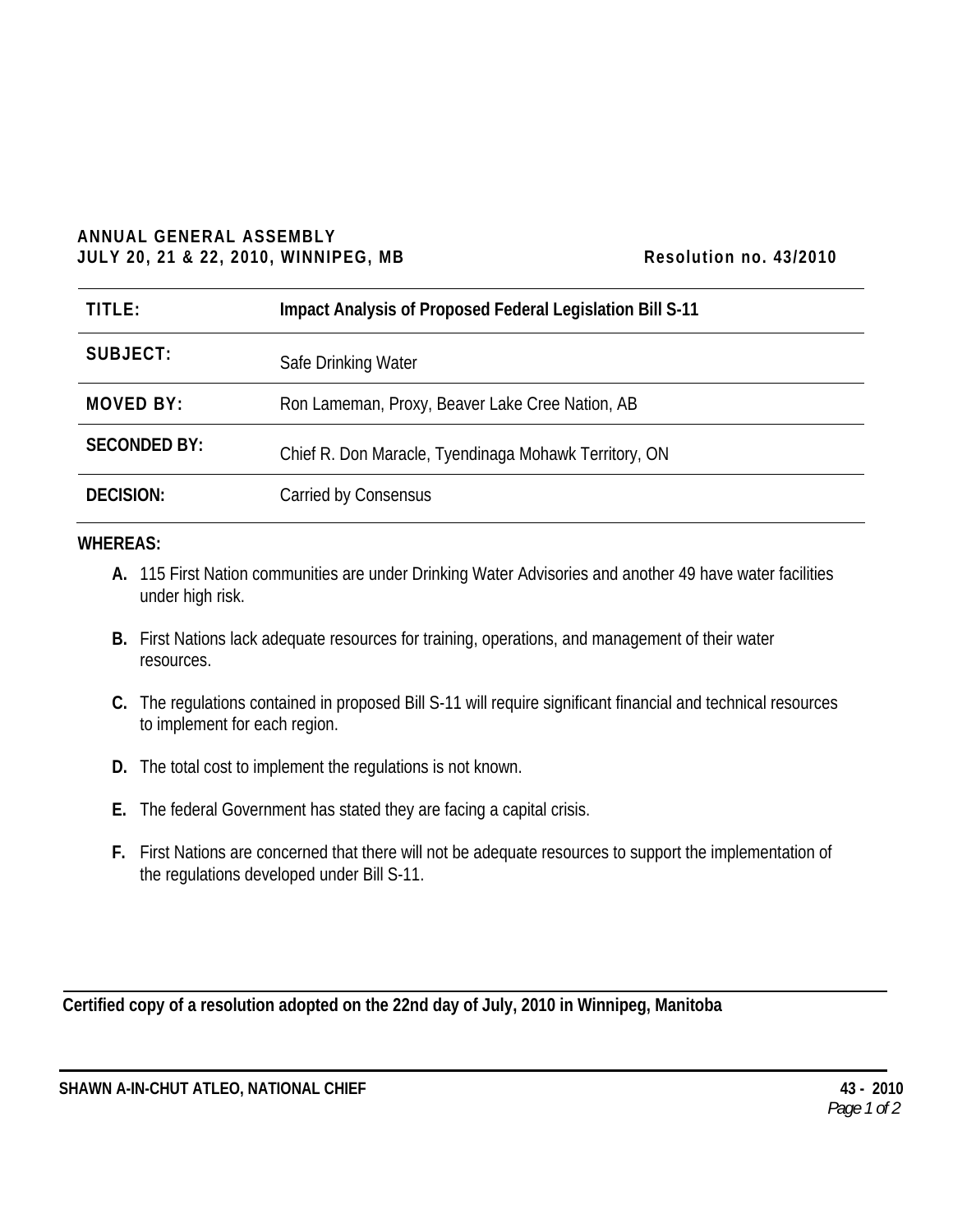## **THEREFORE BE IT RESOLVED that the Chiefs-in-Assembly:**

- **1.** Mandate the AFN to advocate that the Government of Canada provide adequate financial resources to each region to conduct a thorough impact analysis to determine the financial, technical, and policy development needs for each region.
- **2.** Direct the AFN to urge Canada that any further discussion on Bill S-11 be suspended until the estimated full economic impacts of this Bill are identified and presented to Parliament.

**Certified copy of a resolution adopted on the 21st day of July, 2010 in Winnipeg, Manitoba**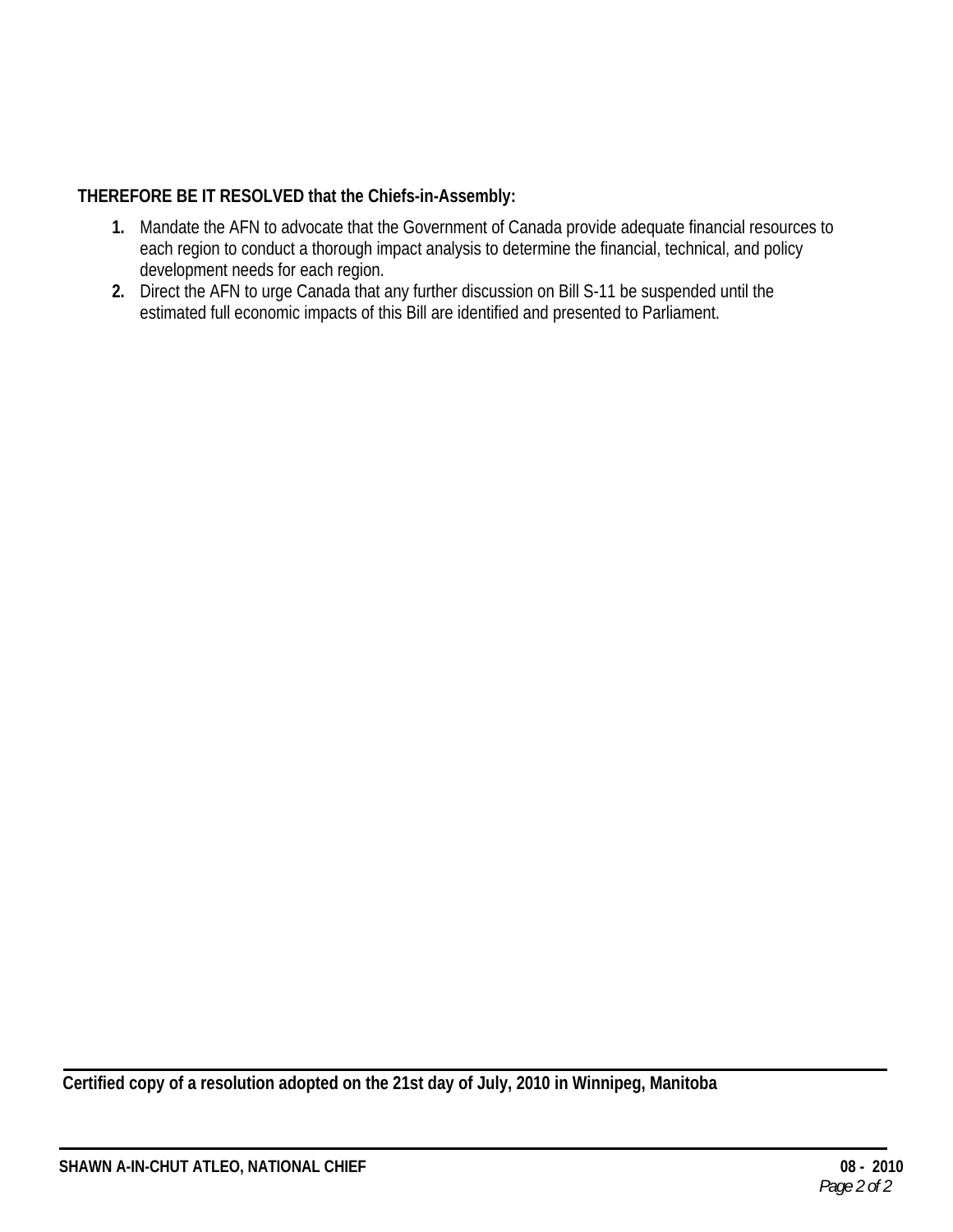

**FOUNDING HEAD OFFICE** 209 - 345 Yellowhead Highway Kamloops, B.C. V2H 1H1 Tel: 250-828-9746 Fax: 250-828-0319



VANCOUVER OFFICE 5th Floor, 342 Water Street Vancouver, B.C. V6B 1B6 Tel: 604-684-0231 Fax: 604-684-5726 1-800-793-9701 Email: ubcic@ubcic.bc.ca Web: www.ubcic.bc.ca

**UNION OF BC INDIAN CHIEFS 42NDANNUAL GENERAL ASSEMBLY SEPTEMBER 15TH - 17TH, 2010 VANCOUVER, BC** 

**Resolution no. 2010-36** 

## **RE: Action on Bill S-11, "Safe Drinking Water for First Nations"**

**WHEREAS** as Indigenous Peoples, we have a sacred relationship with water, and have exercised our inherent jurisdiction over water since time immemorial. Our rights to water are included in our Aboriginal Title, Rights, and Treaty Rights. Water is the source of all life, and we must act to ensure its protection and ensure that all First Nations have access to safe drinking water;

**WHEREAS** the *United Nations' Declaration on the Rights of Indigenous Peoples* states:

## **Article 25**

Indigenous peoples have the right to maintain and strengthen their distinctive spiritual relationship with their traditionally owned or otherwise occupied and used lands, territories, waters and coastal seas and other resources and to uphold their responsibilities to future generations in this regard.

## **Article 32**

1. Indigenous peoples have the right to determine and develop priorities and strategies for the development or use of their lands or territories and other resources;

2. States shall consult and cooperate in good faith with the indigenous peoples concerned through their own representative institutions in order to obtain their free and informed consent prior to the approval of any project affecting their lands or territories and other resources, particularly in connection with the development, utilization or exploitation of mineral, water or other resources;

**Certified copy of a resolution adopted on the 15th day of September of 2010 in Vancouver, British Columbia** 

**Grand Chief Stewart Phillip, President 2010-36**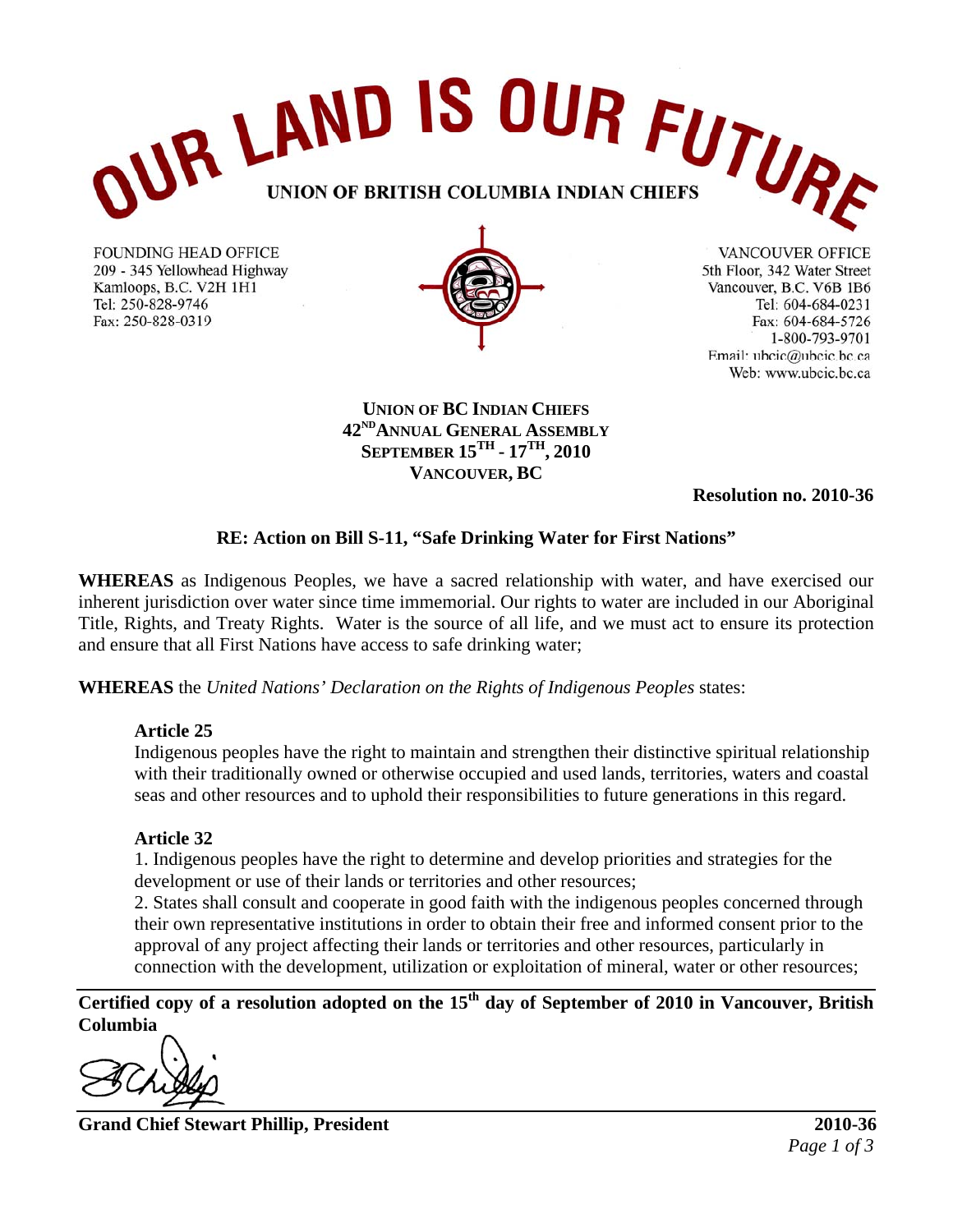3. States shall provide effective mechanisms for just and fair redress for any such activities, and appropriate measures shall be taken to mitigate adverse environmental, economic, social, cultural or spiritual impact;

**WHEREAS** on July 28, 2010, the United Nations General Assembly declared that safe and clean drinking water and sanitation is a human right to the full enjoyment of life and all other human rights;

**WHEREAS** First Nations recognize that there is currently a crisis in drinking water in First Nations communities; in March 2010, 115 First Nations communities were under Drinking Water Advisories, and 49 First Nations water systems were classified as "high risk;"

**WHEREAS** by Resolution 2010-03, the Union of BC Indian Chiefs Council supports the right of a First Nation to protect their territory and the health of their community and directed the UBCIC Executive and staff to work with First Nations and/or like-minded Indigenous Nations who are actively involved in defending or working to protect this precious natural resource;

**WHEREAS** Bill S-11 "Safe Drinking Water for First Nations" was introduced in Parliament on May 25, 2010, and stands to create a regulatory framework for First Nations drinking water, and will potentially infringe on Aboriginal Title and Rights and Treaty Rights;

**WHEREAS** the regulations in Bill S-11 will require significant financial and technical resources to implement for each region, and the total cost is not known. First Nations are concerned that there will not be adequate resources to support the implementation of the regulations developed under Bill S-11;

**WHEREAS** by Resolution 08/2010 the Assembly of First Nations (AFN) Chiefs-in-Assembly mandated the AFN to advocate that the Government of Canada provide adequate financial resources to each region to conduct a thorough impact analysis for each region, and directed the AFN to urge Canada that any further discussion on Bill S-11 be suspended until the estimated full economic impacts of this Bill are identified and presented to Parliament;

**THEREFORE BE IT RESOLVED** that the Union of BC Indian Chiefs-in-Assembly direct the UBCIC Executive and Staff to work with First Nations and/or like-minded Indigenous Nations or organizations including the national Assembly of First Nations that are actively working to protect safe drinking water for First Nations;

**THEREFORE BE IT FURTHER RESOLVED** that the Union of BC Indian Chiefs-in-Assembly call on the federal government to either abandon Bill S-11, or severely amend Bill S-11 by incorporating input from First Nations as well as the recommendations from the Expert Panel on Safe Drinking Water and a full impact analysis for each region;

**Certified copy of a resolution adopted on the 15th day of September of 2010 in Vancouver, British Columbia** 

**Grand Chief Stewart Phillip, President 2010-36**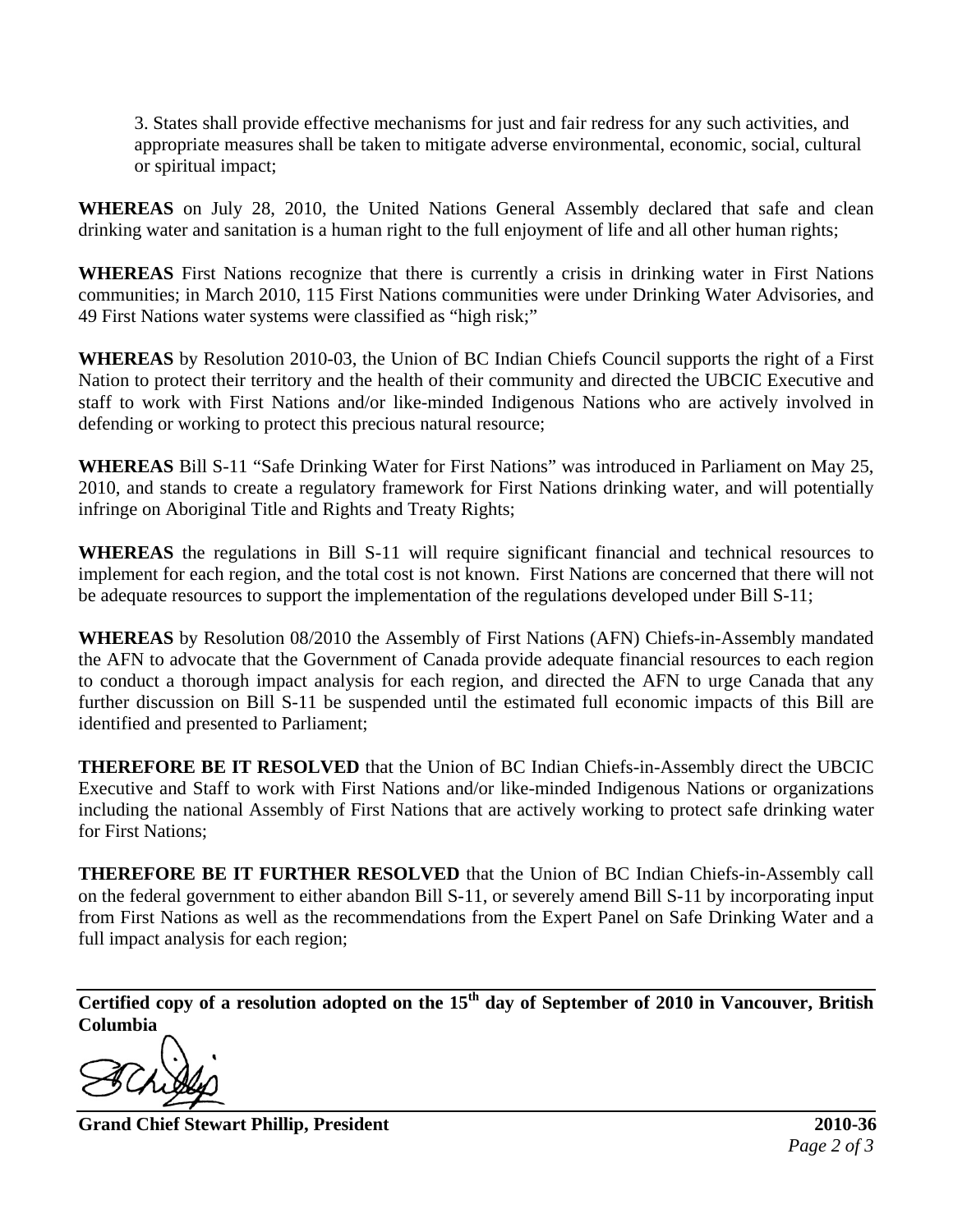**THEREFORE BE IT FINALLY RESOLVED** that the Union of BC Indian Chiefs-in-Assembly direct the Executive to communicate opposition to Bill S-11 in its current form to the federal government, and specifically contest Bill S-11's potential to infringe on Title and Rights and Treaty Rights.

**Moved: Chief Jonathan Kruger, Penticton Indian Band Seconded: Maureen Chapman, Proxy, Lew'a:mel First Nation Disposition: Carried Date: September 15, 2010** 

**Certified copy of a resolution adopted on the 15th day of September of 2010 in Vancouver, British Columbia** 

**Grand Chief Stewart Phillip, President 2010-36**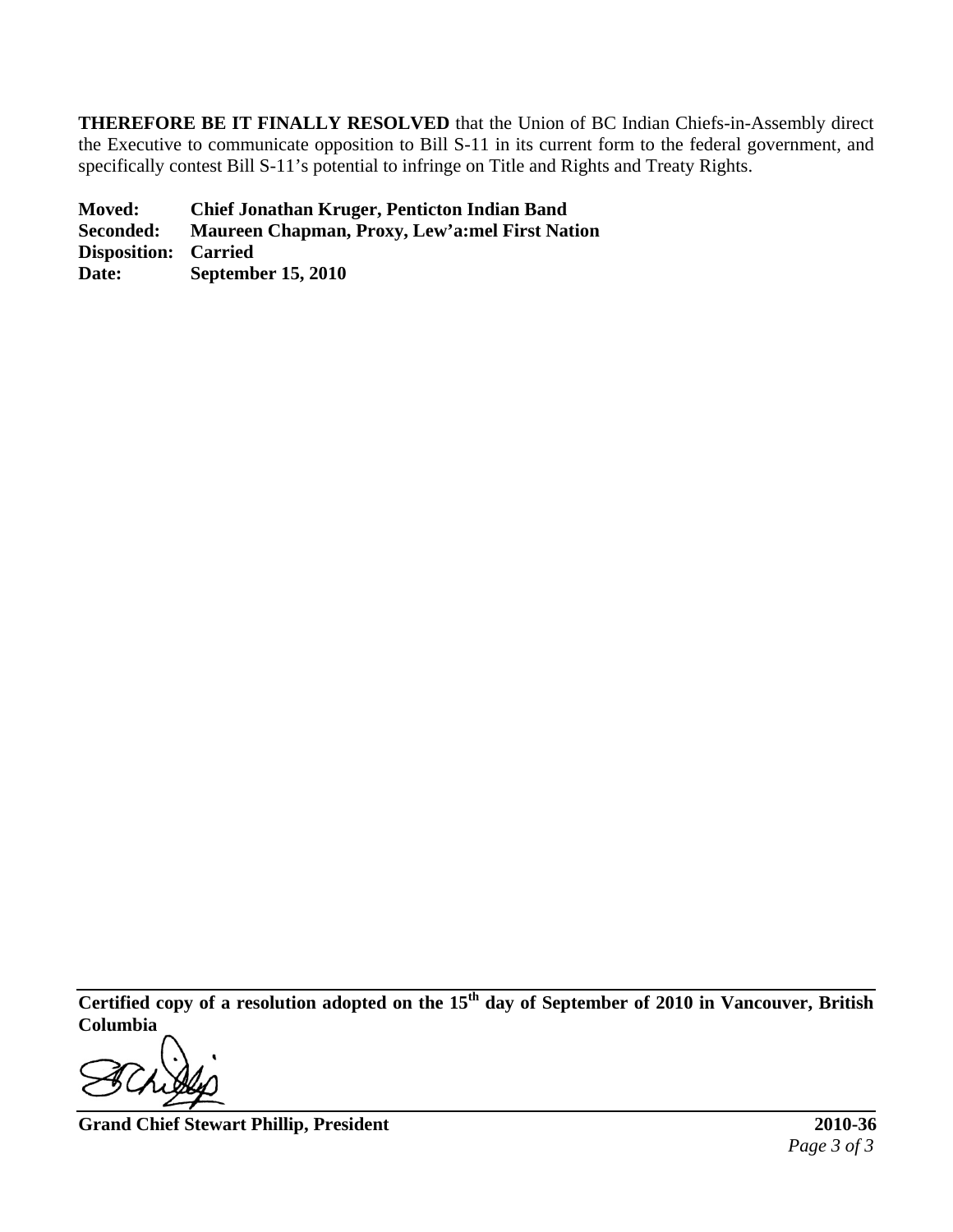## **ASSEMBLY OF MANITOBA CHIEFS** 20<sup>th</sup> ANNUAL GENERAL ASSEMBLY **BROKENHEAD OJIBWAY NATION** AUGUST 12, 13 & 14, 2008

## **CERTIFIED RESOLUTION**

 $AUG-08.02$ Page 1 of 2

#### RE: **CANADA'S PROPOSED DRINKING WATER LEGISLATION**

WHEREAS, the Expert Panel identified three options: introducing a statute incorporating by reference existing provincial regulatory regimes; setting out uniform federal standards and requirements; and recognizing First Nations customary laws regulating water; and

WHEREAS, in 2006 Indian and Northern Affairs Canada (INAC) launched the Plan of Action to address the most serious water quality problems on reserve, establish national standards for the operation of treatment facilities, and ensure mandatory training for all water operators; and

WHEREAS, the Plan of Action established an Expert Panel on Safe Drinking Water for First Nations to hold regional hearings and provide in a final report options to the Minister of Indian Affairs that would enhance First Nations drinking water safety; and further recommended before moving forward on any of the options, that the federal government must provide adequate resources to close the resource gap; and

WHEREAS, the Government of Canada has indicated its support and received mandate for incorporating by reference existing provincial and territorial regulations and adapting them, as required, to meet the needs of First Nation communities; and

WHEREAS, INAC proposes to engage First Nations this Fall on the elements of a legislative framework in accordance with the incorporation by reference, the results of which will be provided to the Minister of Indian Affairs along with the recommendation for moving forward with legislation; and

WHEREAS, a preliminary Impact Analysis for each region is to be completed prior to INAC's engagement session with First Nations; and

### Moved by:

Chief Glenn Hudson Peguis First Nation

Seconded by:

**Chief Dennis Meeches** Long Plain First Nation

**CARRIED**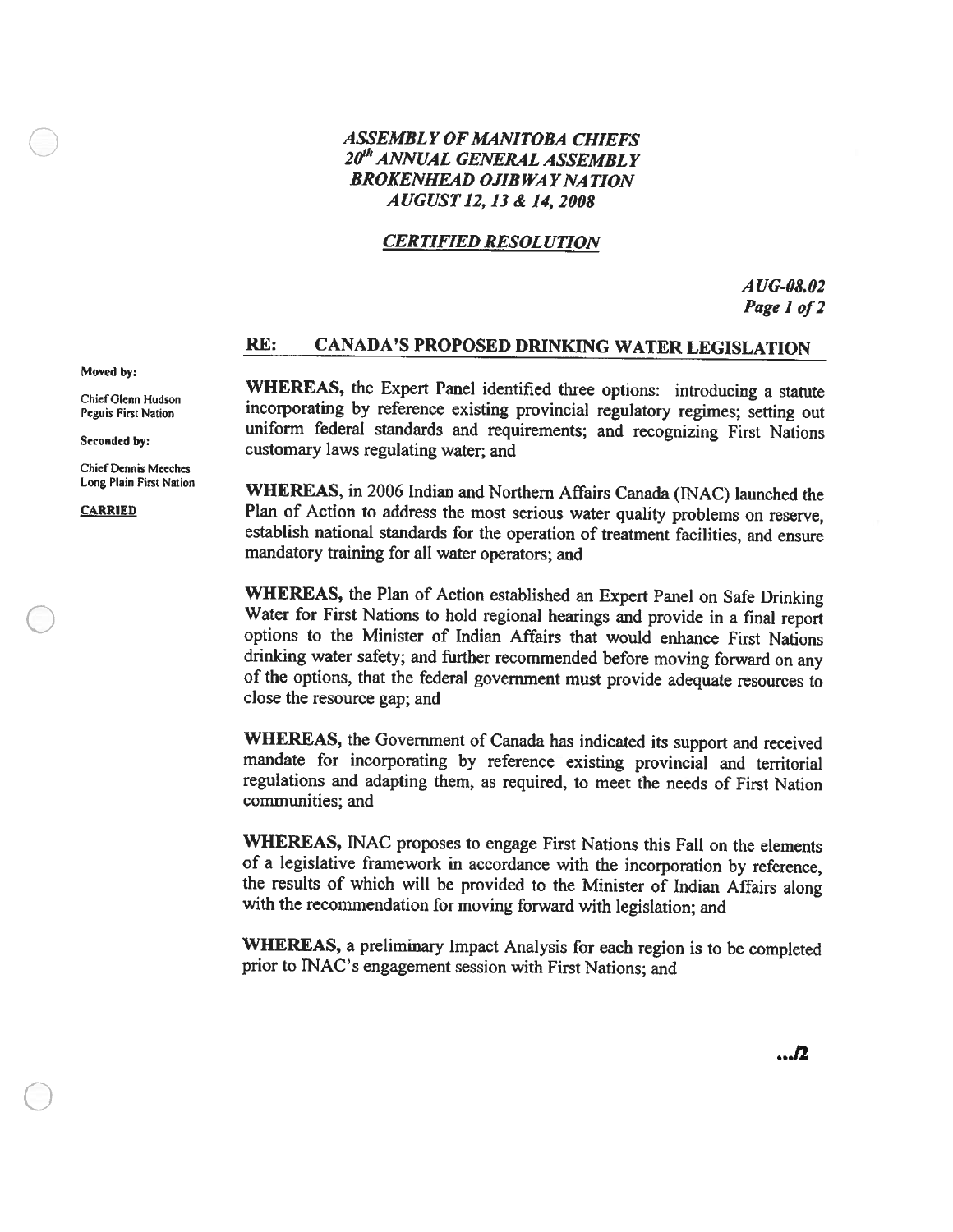## **ASSEMBLY OF MANITOBA CHIEFS** 20<sup>TH</sup> ANNUAL GENERAL ASSEMBLY **BROKENHEAD OJIBWAY NATION** AUGUST 12, 13 & 14, 2008

## **CERTIFIED RESOLUTION**

 $AUG-08.02$ Page 2 of 2

## RE: CANADA'S PROPOSED DRINKING WATER LEGISLATION  $(cont'd)$

**WHEREAS, Assembly of First Nation (AFN) resolution Canada's Proposed** Water and Wastewater Legislation expresses concern on the federal government approach that has extensive impacts on First Nation rights, including land rights, the inherent right to self government, water regulation and environmental protection and the process does not meet the Crown's duty to consult and accommodate Aboriginal and Treaty Rights.

THEREFORE BE IT RESOLVED, that the Chiefs-in-Assembly demand the Government of Canada conduct meaningful consultations with First Nations prior to development of any legislation or regulations regarding First Nations' water resources.

FURTHER BE IT RESOLVED, that the Chiefs-in-Assembly demand that the Government of Canada review all of the options identified in the Expert Panel report and to consider other potential options that First Nations may identify as part of the process to establish a new Government of Canada mandate for water legislation.

FINALLY BE IT RESOLVED, that the Chiefs-in-Assembly demand the Government of Canada provide adequate resources to First Nations to enable their full participation in all stages of a consultation process.

**CERTIFIED COPY** 

of a resolution adopted on August 12, 13 & 14, 2008 **Brokenhead Ojibway Nation, Manitoba** 

**Grand Chief Ron Eyans**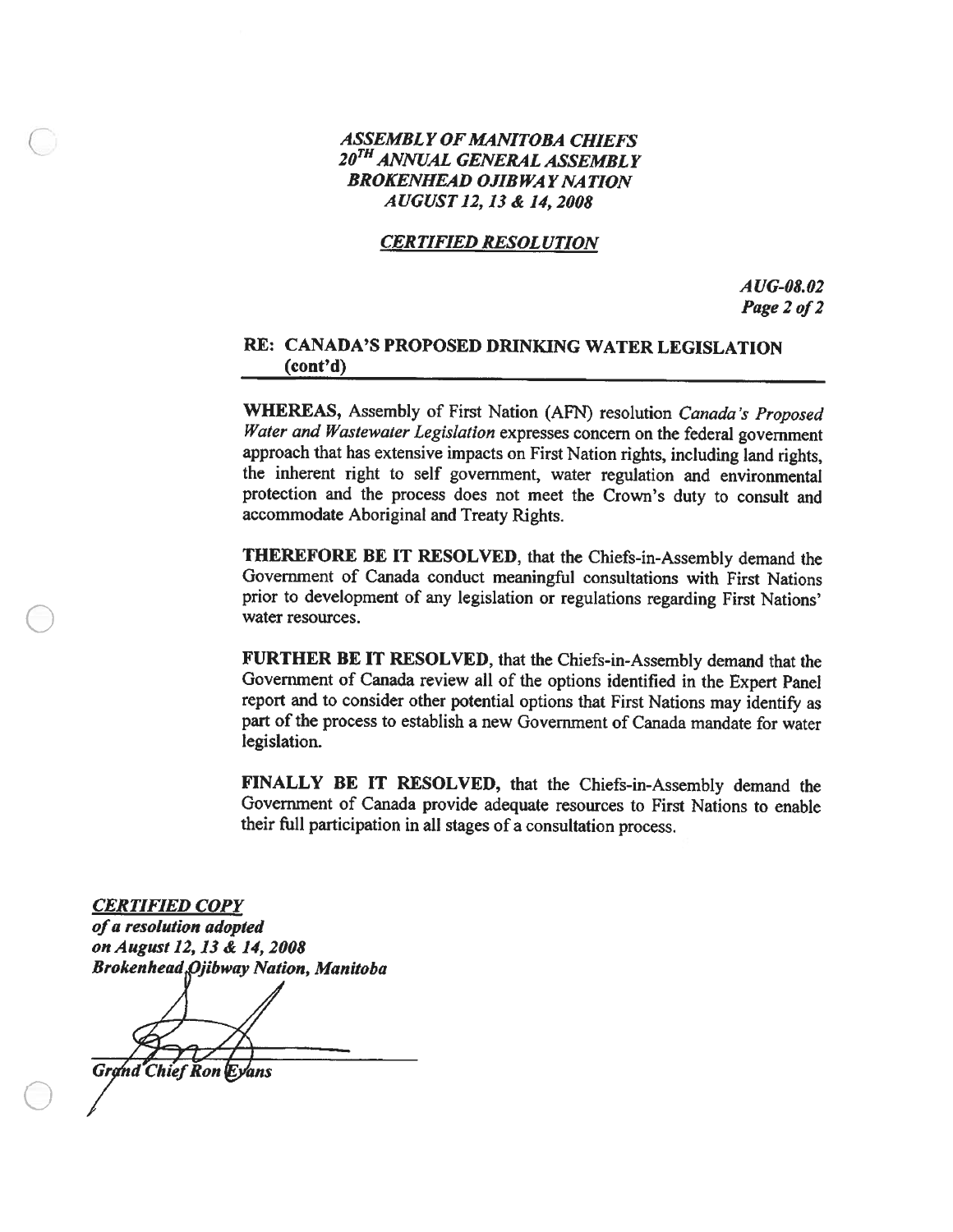# ${\bf ASSEMBLY \: OF \: MANITOBA \: CHIEFS} \\ {\bf 20}^{\rm TH \: ANNUAL \: GENERAL \: ASSEMBLY} \\ {\bf AUGUST \: 12, 13, 14, 2008 - BROKENHEAD \: OJIBWAY \: NATION}$

| <b>RESOLUTION, TITLE AND DECISION:</b>                                                                                                                                                                                                                                                                                                                                                  | <b>STRATEGY:</b>                                                                                                                                                                                                                                                                                                                      |
|-----------------------------------------------------------------------------------------------------------------------------------------------------------------------------------------------------------------------------------------------------------------------------------------------------------------------------------------------------------------------------------------|---------------------------------------------------------------------------------------------------------------------------------------------------------------------------------------------------------------------------------------------------------------------------------------------------------------------------------------|
| AUG-08.02<br><b>CANADA'S PROPOSED DRINKING WATER</b><br><b>LEGISLATION</b>                                                                                                                                                                                                                                                                                                              | Responsible: Melissa Hotain,<br>Environmental Policy Analyst / Darcy<br>Wood, Sr. Housing Policy Analyst                                                                                                                                                                                                                              |
| <b>THEREFORE BE IT RESOLVED</b> , that the Chiefs-in-Assembly<br>demand the Government of Canada conduct meaningful consultations with<br>First Nations prior to development of any legislation or regulations                                                                                                                                                                          | <b>Action Required:</b><br>As set out in Resolution.                                                                                                                                                                                                                                                                                  |
| regarding First Nations' water resources.<br>FURTHER BE IT RESOLVED, that the Chiefs-in-Assembly demand<br>that the Government of Canada review all of the options identified in the<br>Expert Panel report and to consider other potential options that First<br>Nations may identify as part of the process to establish a new Government<br>of Canada mandate for water legislation. | <b>Action Taken:</b><br>August 14/08 Chiefs in Assembly<br>Presentation on water update delivered by<br>Chief Hudson and Melissa Hotain<br>outlining INAC's plans to propose<br>drinking water legislation, regional impact<br>analysis, national water and wastewater<br>assessment.                                                 |
| FINALLY BE IT RESOLVED, that the Chiefs-in-Assembly demand the<br>Government of Canada provide adequate resources to First Nations to<br>enable their full participation in all stages of a consultation process.                                                                                                                                                                       | Update provided at January 2009 Chiefs in<br>Assembly. Ongoing updates with AFN and<br>regional organizations via the First Nations<br>Water Technical Advisory Group.                                                                                                                                                                |
| Updated June 23, 2009 by Melissa Hotain, Environmental Policy Analyst.                                                                                                                                                                                                                                                                                                                  | INAC national engagement process with<br>First Nations on drinking water legislation<br>was held in Winnipeg February 24, 2009.<br>Summary of session was prepared by<br>Institute on Governance (independent body<br>contracted by INAC).                                                                                            |
|                                                                                                                                                                                                                                                                                                                                                                                         | Impact analysis of proposed legislation on<br>First Nation's communities was prepared<br>by R4B Consulting. Regional reports were<br>rolled into a national report by IOG.                                                                                                                                                            |
|                                                                                                                                                                                                                                                                                                                                                                                         | IOG to draft final report with<br>recommendations to Minister of Indian<br>Affairs who will determine next steps of<br>proposed legislation.                                                                                                                                                                                          |
|                                                                                                                                                                                                                                                                                                                                                                                         | On May 25th, 2009 Minister Strahl<br>announced the awarding of a contract to<br>Neegan Burnside Ltd. (Winnipeg) to<br>conduct a national engineering assessment<br>of existing public and private water and<br>wastewater systems providing services to<br>First Nation communities. The assessment<br>will take 2 years to complete. |
|                                                                                                                                                                                                                                                                                                                                                                                         | Status:<br>Ongoing.                                                                                                                                                                                                                                                                                                                   |
|                                                                                                                                                                                                                                                                                                                                                                                         |                                                                                                                                                                                                                                                                                                                                       |
|                                                                                                                                                                                                                                                                                                                                                                                         |                                                                                                                                                                                                                                                                                                                                       |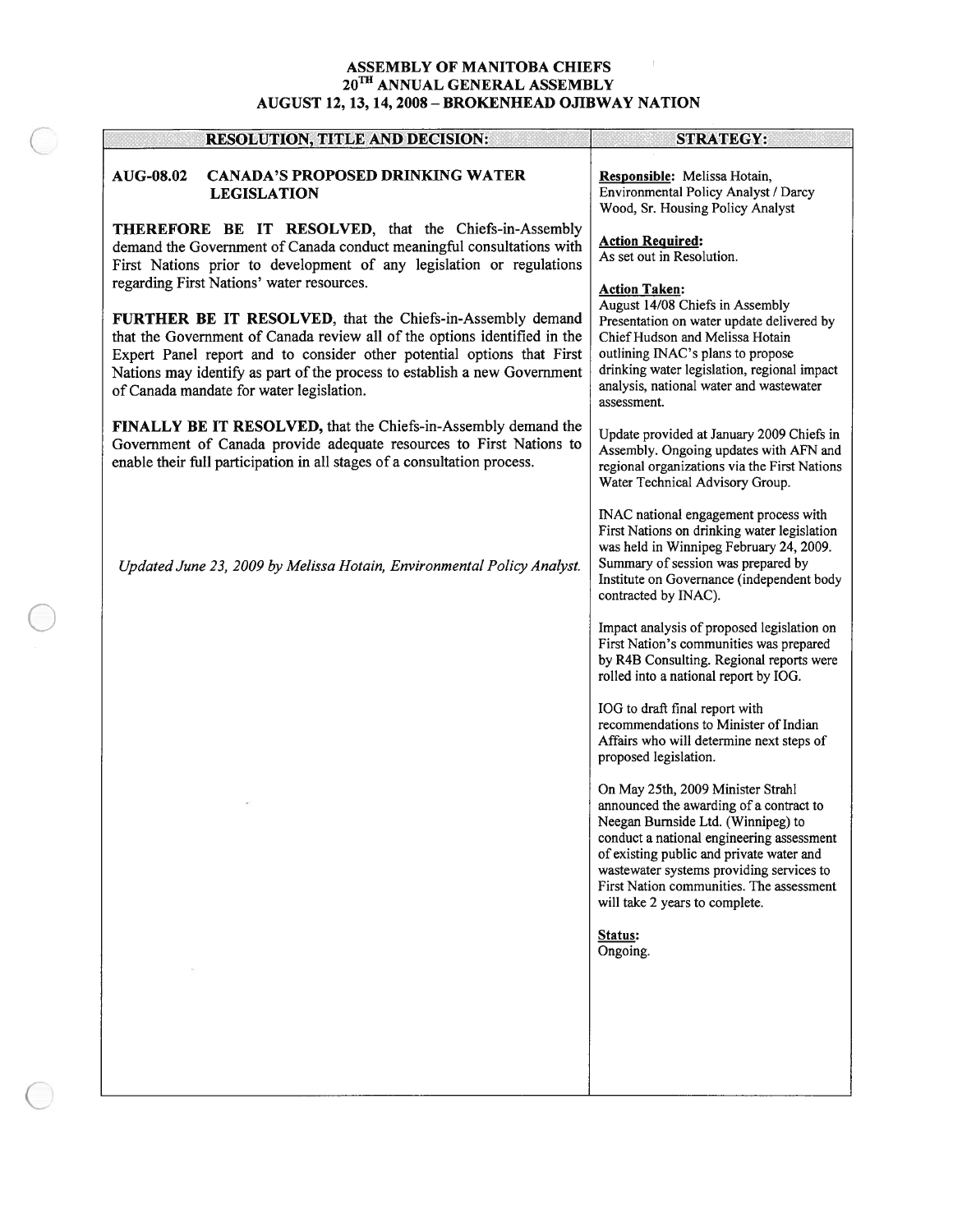POLITICAL OFFICE: Fort William First Nation R.R. #4 Suite 101, 90 Anemki Drive Fort William First Nation Office Complex Thunder Bay, Ontario P7J 1A5 (807) 626-9339 (807) 626-9404 Fax



35<sup>th</sup> All Ontario Chiefs Conference July 7-8-9, 2009 **Batchewana First Nation** 

## **INAC'S PROPOSED LEGISLATIVE FRAMEWORK FOR DRINKING WATER** AND WASTEWATER IN FIRST NATION **COMMUNITIES**

## **RESOLUTION 09/19** Page 1 of 3

## **WHEREAS:**

- The Government  $of$ Canada conducted "consultations" on the Development of a Proposed Legislative Framework for Drinking Water and Wastewater in First Nation communities
- The Government of Canada funded regional  $\bullet$ First Nation organizations to carry out Impact Analysis reports on the Impacts of a Proposed Federal Legislative Framework for Drinking Water and Wastewater in First Nation Communities:
- The Institute on Governance (IOG) Summary Report of the Impact Analyses of the Proposed Federal Legislative Framework for Drinking Water and Wastewater in First Nations Communities roll-up report submitted to INAC on April 17, 2009 concluded that "First Nations generally are no where near meeting provincial standards. Therefore, applying these standards now would be calamitous."
- During the "consultation" sessions First Nation leadership and technical participants voiced their objections very clearly to the process that was followed and concluded that:

## **MOVED BY:**

Chief Joel Abram Oneida Nation of the Thames

## **SECONDED BY:**

Chief Isadore Day Serpent River First Nation

## **CONSENSUS**

Certified Copy of a Resolution adopted on July 8, 2009.

Angus Toulouse, **Ontario Regional Chief**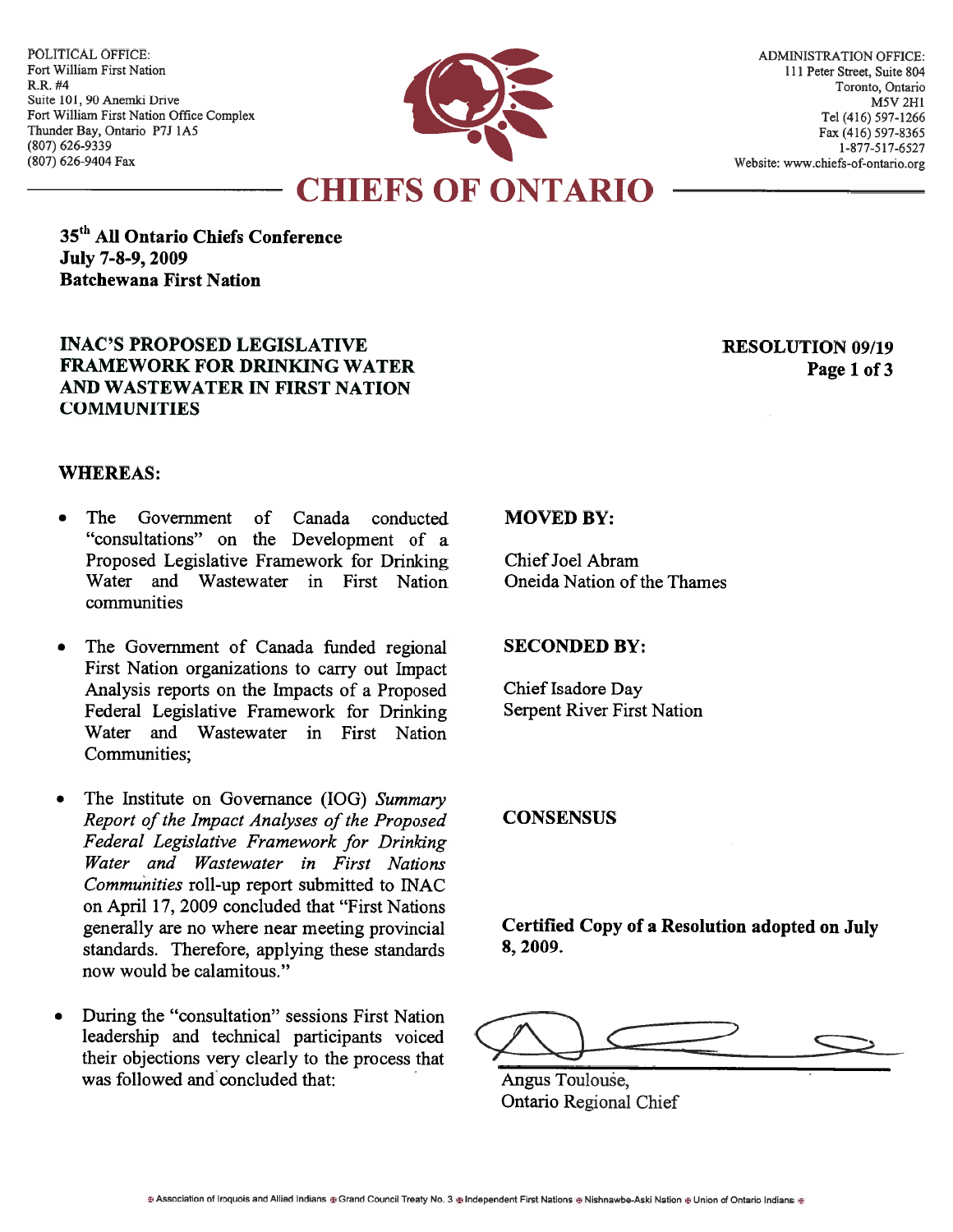- 1. The Crown failed to engage in any meaningful consultation with First Nations regarding the options and recommendations in the Report of the Expert Panel on Safe Drinking Water for First Nations dated November 2006.
- 2. The 2006 "Report of the Expert Panel on Safe Drinking Water on First Nations" recommended three options which First **Nations** have not had benefit of consideration in this current round of engagement session  $-$  one of which begins to respect the jurisdictions of First Nations over Water and the other considers national standards as the more appropriate basis for new First Nation water regulations;
- 3. The Crown breached its duty to consult and accommodate First Nations by making a unilateral decision to proceed with the engagement sessions and impact analysis solely on the basis of incorporation by provincial/territorial reference.
- 4. The Crown did not genuinely listen to the concerns of First Nations regarding a process for the development of a new drinking and wastewater legislative framework.
- 5. The Crown failed to provide adequate time and resources to enable meaningful consultation.
- 6. The Crown has clearly communicated that it is unwilling to engage in discussion of any inherent, Treaty and Aboriginal rights related issues. This is an infringement of inherent, Treaty and Aboriginal rights, the right to self-determination, and is a fundamental flaw in Canada's attempted efforts to consult.
- This process does not respect the legal duty to consult, accommodate and seek prior consent on matters that impact First Nations' inherent, treaty and aboriginal rights.

**Resolution 09/19** Page 2 of 3